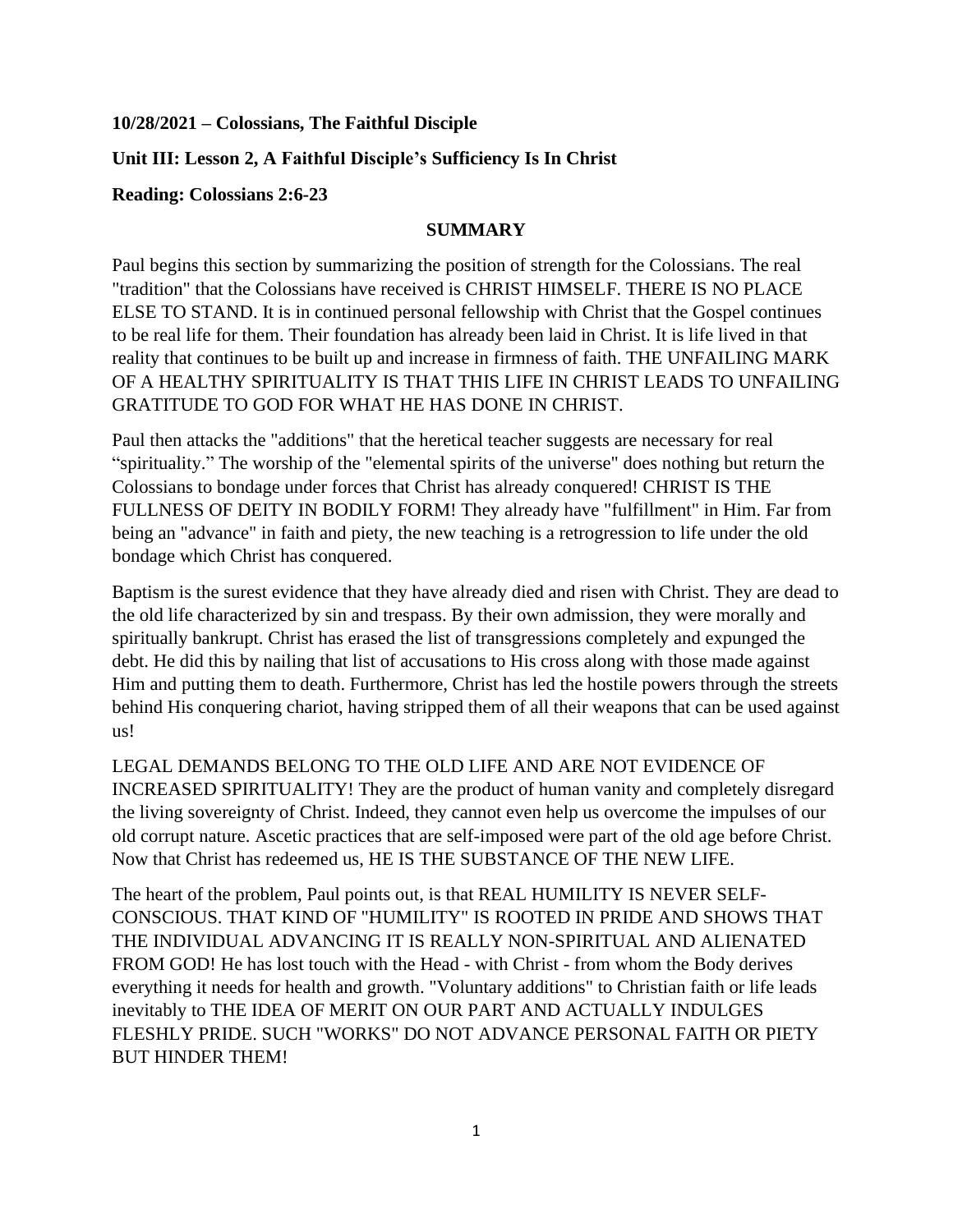# **A CLOSER LOOK**

### **Verses 6-7:**

"As therefore . . . " – Having stated his divine commission and the essence of the mystery of the Gospel, Paul will now proceed to show the Colossians the real meaning of the heresy being promoted in their midst.

"received Christ" – The Greek word here for "receive" is the technical term for tradition in the ancient world. What Paul is saying is that THE "TRADITION" OF THE COLOSSIANS IS CHRIST HIMSELF. DON'T GET TANGLED UP IN NEW HUMAN TRADITIONS THAT WILL DRAW YOU AWAY FROM HIM. Again, the preaching of Epaphras is given full certification by Paul. Note that Paul also makes it personal when he says, "you received." THEY HAVE NOT RECEIVED A SYSTEM OF IDEAS BUT A PERSONAL CHRIST. CHRISTIANITY IS ALWAYS RELATIONAL – IT IS RELATEDNESS TO A PERSON, JESUS CHRIST, NOT TO A SYSTEM OF DOCTRINES, TRADITIONS, OR IDEAS!

"live in him" – The Greek literally says, "Walk in him." This is the language for the tenor of the whole moral life. IT IS IN CONTINUED PERSONAL FELLOWSHIP WITH CHRIST THAT THE GOSPEL IS CONTINUED IN THE LIFE OF THE DISCIPLE.

"rooted . . . . built up . . . . established" – In the Greek these are participles. The first, "rooted", is in the perfect tense, indicating something as an established condition. THE FOUNDATION OF LIFE HAS ALREADY BEEN LAID IN CHRIST. The second, "built up," is in the present tense, indicating something that is ongoing. THE ONGOING CHRISTIAN LIFE IS CONTINUALLY IN THE PROCESS OF CONSTRUCTION. The third, "established," is also in the present tense. AS THE CHRISTIAN LIFE GOES ON, IT IS PROGRESSIVELY INCREASING IN FIRMNESS.

NOTE: IT IS CHARACTERISTIC OF ALL OF THE DISTORTIONS OF THE CHRISTIAN FAITH THROUGHOUT THE CENTURIES THAT THEY EITHER ATTEMPT TO CHANGE THE FOUNDATION (CHRIST AND HIS WORK), ADD SOMETHING TO THE WORK OF CHRIST AS NECESSARY FOR SALVATION. OR SUGGEST THAT THE CHRISTIAN LIFE IS NOT A PROCESS OF GROWTH IN WHAT WE ALREADY HAVE IN CHRIST. LEGALISM ATTEMPTS TO ACHIEVE RELATIONSHIP WITH GOD. LIBERTINISM SUGGESTS WE MAY LIVE AS WE PLEASE SINCE WE ARE ALREADY SAVED. PAUL SUCCESSFULLY COUNTERS BOTH POSITIONS HERE.

"just as you were taught" – This is another endorsement of the preaching and teaching of Epaphras.

"abounding in thanksgiving" – Paul lays great stress on thanksgiving throughout this letter AS THE UNFAILING MARK OF A HEALTHY SPIRITUALITY (1:12, 3:15, 17, 4:2). UNFAILING GRATITUDE TO GOD FOR HIS SALVATION IN CHRIST IS ONE OF THE SUREST DETERRENTS TO DISTORTIONS OF THE CHRISTIAN FAITH.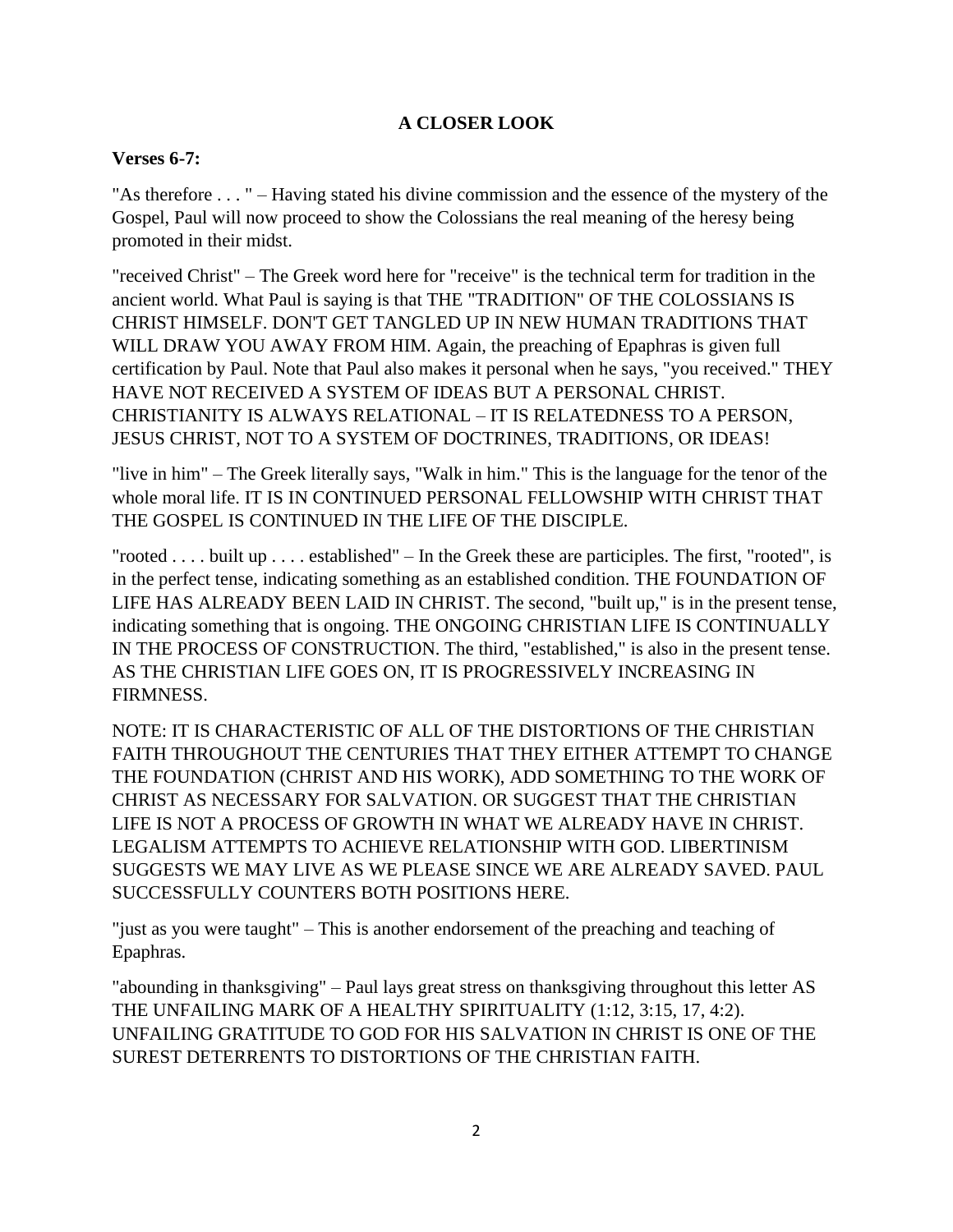## **Verses 8-23:**

The real heart of the heresy comes out in these verses. A brief overview shows that the false teacher or teachers felt that the simple Gospel of Epaphras needed additions. These additions included:

- 1. An additional philosophy (vs. 8),
- 2. A system of astrology (vs. 8),
- 3. Circumcision (vs. 11),
- 4. Ascetic rules and regulations (vs. 16, 20-23),
- 5. Worship of angels.

These verses clearly mark the heresy as a combination of Gnostic and Jewish ideas. The intellectual and the astrology come from Gnosticism and ascetism, rules and regulations from Judaism. It may be that the insistence by the Gnostics on special knowledge afforded the opportunity for the Jewish insistence that the law was that special knowledge.

# NOTE THAT HERESIES AND DISTORTIONS OF THE GOSPEL ALWAYS ADD SOMETHING TO GOD'S WORK IN CHRIST!

### **Verse 8:**

"prey of you" – This language reverts to 1:13 and pictures the false teacher as a marauder who attacks the Kingdom of God and carries his captives away as spoil.

"philosophy and empty deceit" – This is the only place the word philosophy appears in the New Testament. In the ancient world everything that had to do with theories about God, the world, and the meaning of human life was called a "philosophy." What Paul is referring to is the fantastic system of speculation being propounded in Colossae. It is "empty deceit." It is nothing but "human tradition" AND NOT THE TRADITION THEY HAD RECEIVED ABOUT CHRIST.

"elemental spirits of the universe" – HERE IS THE HEART OF THE ERROR. The Colossians were being taught to propitiate these elements or angelic beings instead of giving their allegiance to Christ. THE HEART OF PAGANISM IN ALL ITS FORMS IS TO PROPITIATE OR MANIPULATE FORCES GREATER THAN OURSELVES – INCLUDING GOD – IN ORDER TO WIN THEIR FAVOR. THIS IS MAN-CENTERED AND MAKES SALVATION A WORK INSTEAD OF GOD'S GRACE IN CHRIST! The Greek word here for "elements" is *stoicheia* and means astral divinities who control the spheres and are thus masters of human fate. What Paul is combatting is a kind of ASTRAL DETERMINISM AND CULT PRACTICES such as ascetism, taboos, and angel worship which will propitiate these astral spirits and enable the devotee to attain fullness of life.

## **Verse 9:**

"whole fullness of deity dwells bodily" – The Colossians have Christ, the personal revelation of the Father, the one Mediator between God and man, the One in whom the plenitude of deity is embodied. WHAT ELSE IS NEEDED?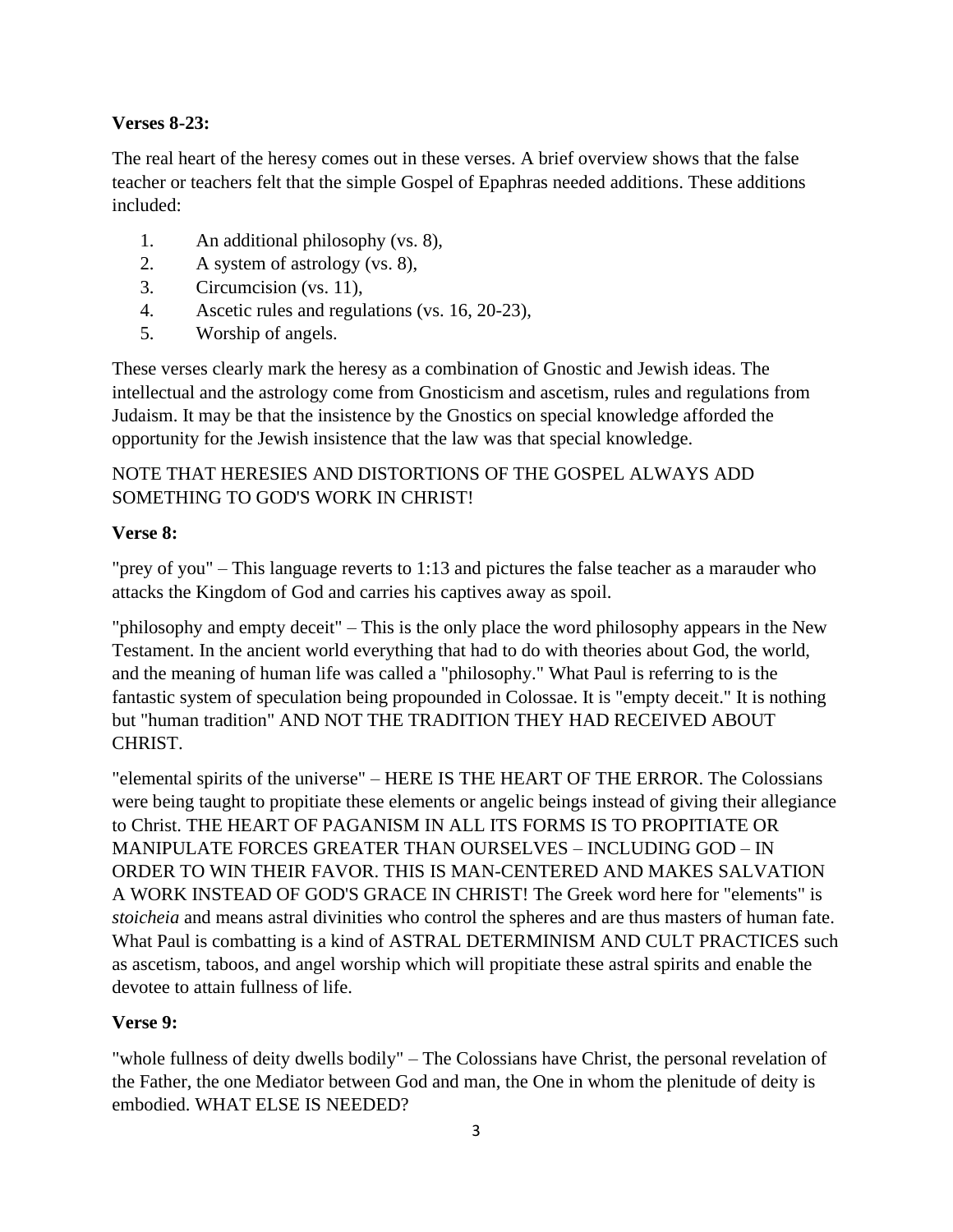## **Verse 10:**

"you have come to fullness of life" – Literally the Greek says, "you have been fulfilled in him (Christ)." The verb here is in the perfect tense and IMPLIES THAT THE PROMISED FULFILLMENT IN WORSHIPPING THE ASTRAL ELEMENTS IS ALREADY REALIZED IN CHRIST! FOR PAUL THE BELIEVER IS ALREADY IN COMMUNION WITH GOD. NO SPHERES OR ASTRAL BEINGS BLOCK HIS WAY!

"who is the head of all rule and authority" – CHRIST IS SOVEREIGN LORD OVER ALL CREATION INCLUDING THE ASTRAL BEINGS AND POWERS. FAR FROM BEING AN ADVANCE IN SPIRITUAL MATURITY, THIS WORSHIP OF ANGELIC BEINGS AND ASTRAL POWERS IS A RETROGRESSION INTO BONDAGE TO POWERS WHICH CHRIST NOT ONLY CREATED (however now alienated) BUT HAS CONQUERED! "Head" in ancient Greek usage also says that these "elemental spirits" derive from Christ whatever powers they are able to exercise!

### **Verse 11:**

"circumcision made without hands" – The physical circumcision the false teacher demands is needless, since the Colossians have already gone through a spiritual circumcision – baptism.

"putting off the body of flesh" - "Flesh" is Paul's favorite word for the *corrupt personality as a whole* – what we are apart from the saving grace of God. That old nature has been cast away ("put off") like a filthy garment.

#### **Verses 12:**

"buried . . . . raised" – Baptism for the Christian IS INCORPORATION INTO CHRIST AND, THEREFORE, INTO HIS DEATH AND RESURRECTION WITH ALL THEIR SAVING SIGNIFICANCE. THE OLD LIFE UNDER ASTRAL POWERS – INDEED, UNDER ANY AND ALL BONDAGE – IS DEAD AND THE NEW LIFE OF CHRIST HAS BEEN RECEIVED.

#### **Verse 13:**

"dead in trespasses . . . . " – Under the power of sin, we are dead to God and everything pleasing to Him.

"God made alive together with him" – The new life of baptism is sharing in the new life which Christ received when He rose from the dead. The old life was marked by transgressions and offenses against God. Now we are new and forgiven people.

#### **Verse 14:**

"having cancelled the bond" - "Cancelled" here is a beautiful picture. Scribes in the ancient world used either vellum, a reed-based paper, or parchment made from animal skins. Both were expensive. The type of ink used did not sink into the material. Because of the expense, documents were reused BY ERASING THE PREVIOUS WRITING. THAT IS THE WORD HERE FOR "CANCELLED." CHRIST HAS COMPLETELY ERASED THE BOND OF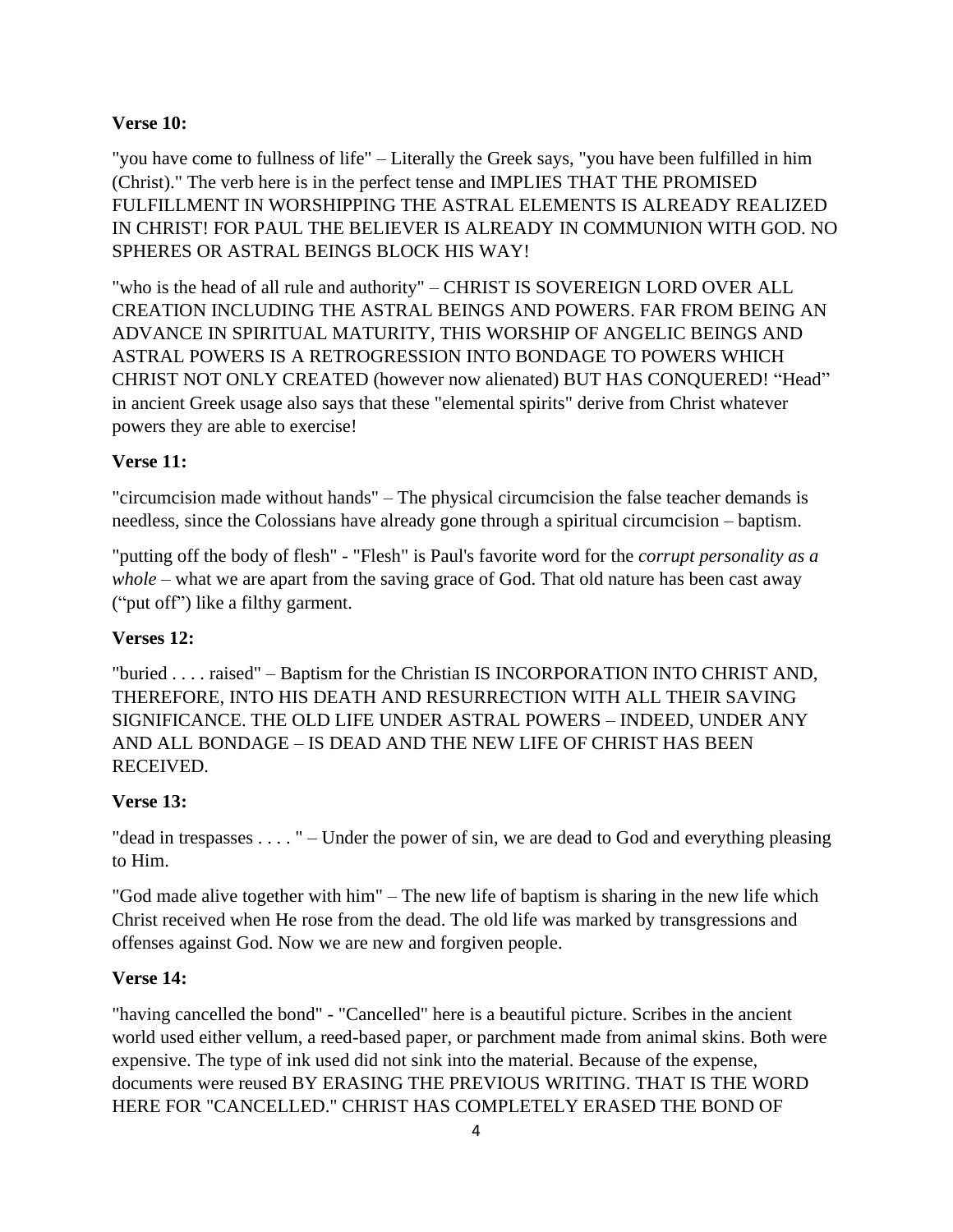DEBT. The word "bond" here is the word for an acknowledgement of debt written in one's own handwriting and handed to the debtor. WE WERE BANKRUPT BY OUR OWN ADMISSION! CHR IST HAS COMPLETELY EXPUNGED THE DEBT!

"nailing it to the cross" – This is perhaps best understood in the light of the accusation nailed to Christ's cross. HE HAS NAILED ALL ACCUSATIONS AGAI NST US TO THAT SAME CROSS AND PUT THEM TO DEATH!

# **Verse 15:**

The whole picture here is of a military defeat. The vanquished hostile powers are led by Christ through the streets behind His chariot, stripped of their arms and in captive chains. The picture comes from the triumphant procession of a Roman general. FOR PAUL THE ENSLAVEMENT OF LIFE TO LEGAL ORDINANCES BELONGS TO THE UNREDEEMED LIFE STILL SUBJECT TO THE ELEMENTAL SPIRITS! That is the meaning of "legal demands" in verse 14 (Cf. Gal. 4:9).

# **Verses 16-23:**

This entire section deals with the "legal demands" that are characteristic of the life still under bondage. The Greek word for "legal demands" is dogmata. NO ONE IS EVER MORE DOGMATIC THAN THE LEGALIST! Paul's argument is two-fold here. In verses 16-19 he points out that such legalistic demands are the product of human vanity and disregard the living sovereignty of Christ over all areas of life. In verses 20-23 Paul shows that such demands belong to the worldly order that Christians overcame in their baptism and cannot help us overcome the impulses of our lower nature.

## **Verse 16:**

"food . . . . drink . . . . " – Here is an indication of the Jewish element in this distortion.

"festival . . . . new moon . . . . sabbath" – Yearly, monthly, and weekly cultic rites and observances are meant. Notice how life is regulated under law. THE CONDEMNATION HERE IS OF ASCETIC (self-denial) PRACTICES.

# **Verse 17:**

"shadow . . . . substance" – Various ascetic practices were for the old age before Christ. They were evidence of "what was to come." "WHAT WAS TO COME" IS CHRIST, AND HE IS ALREADY HERE – WITH THE FREEDOM OF THE GOSPEL! HE IS THE "SUBSTANCE!"

## **Verse 18:**

"disqualify . . . . self-abasement" - "Disqualify" is a picture from the games, the race for a prize. The point here is that the Colossians should not let anyone impose on them arbitrary standards of Christian conduct or make them feel inferior (typical of the legalist) because their life is not governed the way the legalist declares to be necessary.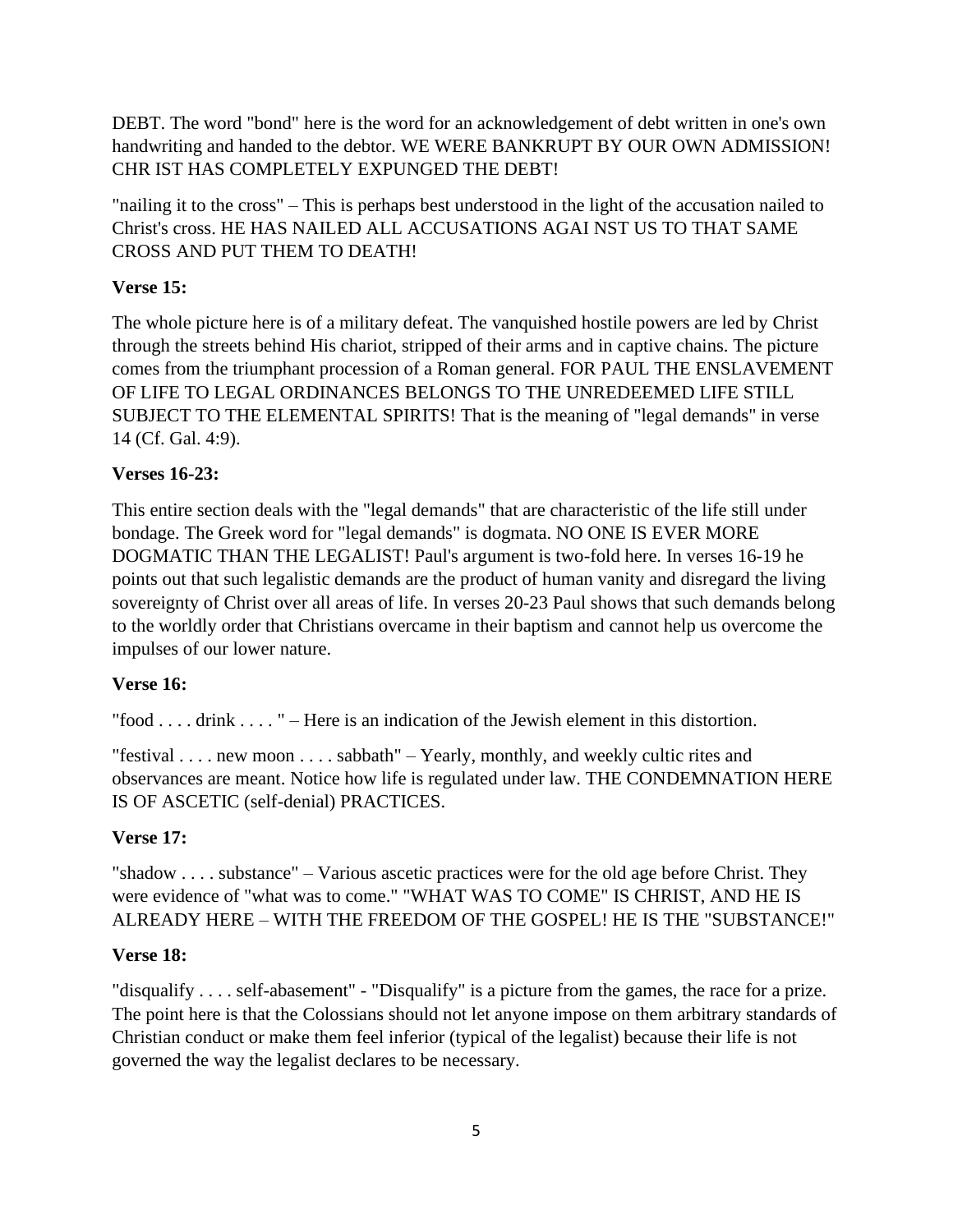"taking his stand on visions, puffed up" – This ties in with the previous verse. "Self-abasement" is a question of humility which is voluntarily assumed. THE LEGALIST IS ALWAYS ONE WHO IS CONFIDENT OF HIS SUPERIOR HUMILITY! HE PARADES EXCEPTIONAL PIETY AND – HERE IN COLOSSAE – APPEALS TO "VISIONS " (SUPERIOR INSIGHT). BENEATH THIS OBVIOUS SHOW OF HUMILITY IS AN OVERWEENING *PRIDE*. SELF-CONSCIOUS HUMILITY IS NO HUMILITY AT ALL!

"sensuous mind" – The word behind "sensuous" explains the problem. It is the word for "fleshly." THE REAL PROBLEM WITH THIS FALSE HUMILITY IS THAT THIS INDIVIDUAL HAS NO SPIRITUAL ENLIGHTENMENT AT ALL! Paul asserts that the boasting of the heretical teacher about his vaunted revelations, secret lore, and superior insight are nothing but products of his own mind, A MIND ALIENATED FROM GOD (fleshly)!

#### **Verse 19:**

"head" – This is the key word in this verse. ln ancient physiology, the "head" was not only the seat of directing intelligence but was the source and center of all vital forces, supplying the body with everything it needs for health and growth. The heretical teacher SHOWS THAT HE HAS LOST TOUCH WITH THE HEAD – WITH CHRIST – FROM WHOM THE BODY DERIVES EVERYTHING IT NEEDS FOR HEALTH AND GROWTH!

#### **Verse 20:**

"world" – The meaning and significance of baptism become plain here. "Regulations" belong to the old life and the old world, ruled by the elemental spirits. IN BAPTISM, THE CHRISTIAN "DIED" TO ALL THAT.

## **Verse 21:**

This verse gives us samples of the negative prohibitions that go with legalism and asceticism. THE STERNEST ASCETICISM CAN EXIST ALONG WITH AN INSUFFERABLE SPIRITUAL PRIDE, ONE OF THE SUBTLEST AND MOST DIFFICULT OF THE "WORKS OF THE FLESH" TO CORRECT!

#### **Verse 22:**

"things which all perish" – One of the laughable parts of this kind of legalistic asceticism is that IT DEALS WITH THINGS THAT PERISH IN THE VERY USE THAT IS MADE OF THEM. Jesus pointed that out to the Pharisees (Matt. 15:17-18). Food is eaten, digested, and passed on as excrement. THE IMPOSITION OF PROHIBITIONS FROM WITHOUT CANNOT CREATE A NEW NATURE WITHIN!

"human precepts and doctrines" – These prohibitions are of human framing and lack entirely any divine sanction.

#### **Verse 23:**

"rigor of devotion  $\dots$  self-abasement  $\dots$  severity to the body" – The key word here is the Greek word *ethlothreskeia* – t anslated here "rigor of devotion." Literally, the word means "will